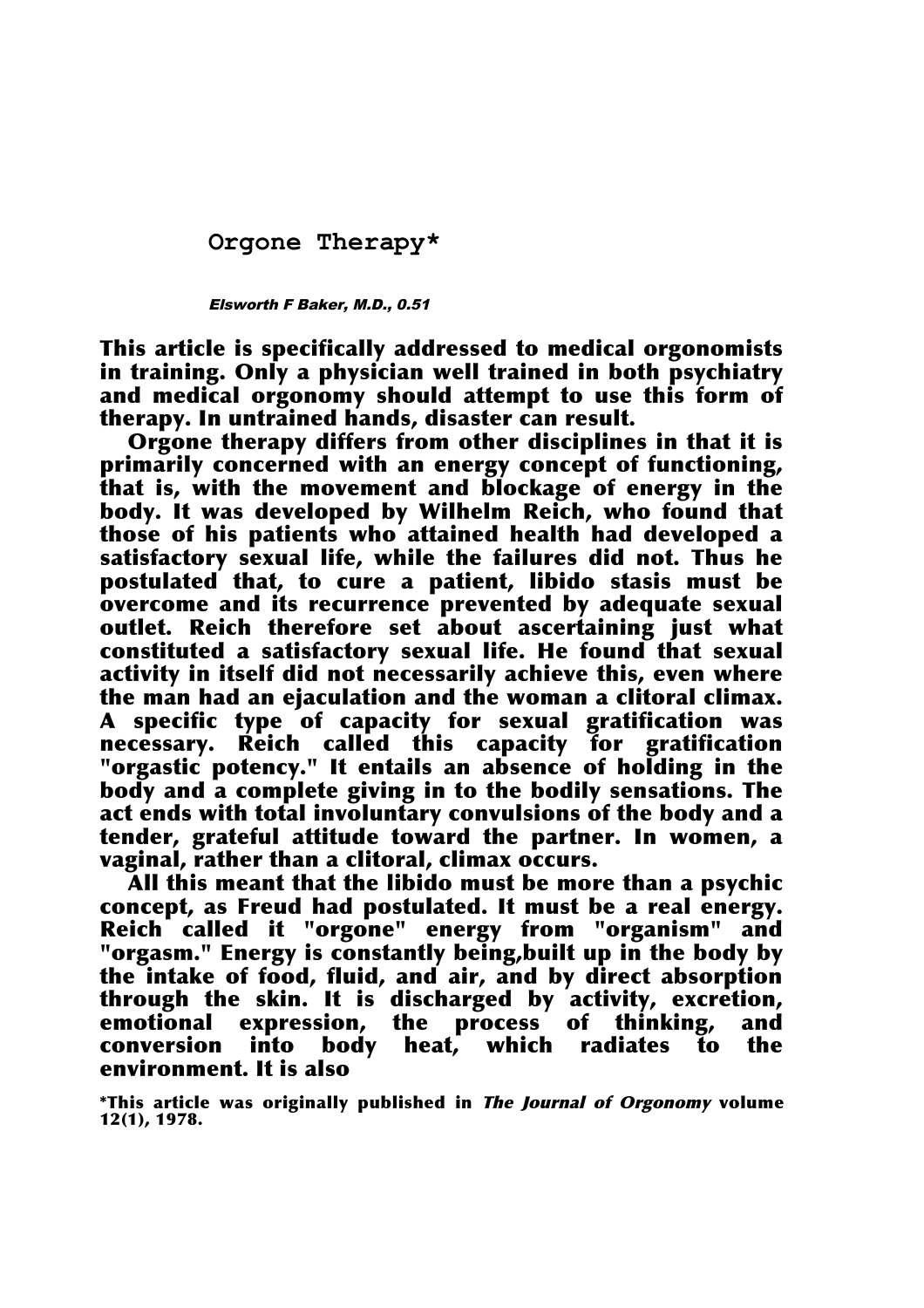used up in growth. In the usual course of events, more energy is built up than is discharged.

Thus, to maintain a stable energy level, excess energy must be discharged at more or less regular intervals. This is the function of the orgastic convulsion. Reich determined that one who has a truly adequate sexual release cannot maintain a neurosis. Neuroses exist only on repressed excess energy or stasis. Reich thus developed a concept of health based on energy metabolism of charge and discharge, which he called "sex economy."

However, in our society, a child is not permitted to function naturally. Starting from birth, the environment that greets the newborn is mostly unfriendly. The atmosphere is cold compared to the warm uterus, and the baby is treated roughly. It is separated from the mother, whom it continues to need for warmth and contact, placed on regimented feedings from what are frequently the cold, dead nipples of a contactless mother or an inanimate bottle, and subjected to circumcision. Later, the child is subjected to too early toilet training and denied any sexual pleasure. All of this forces the child to hold back his feelings and expressions, which is accomplished by holding the breath and tightening the muscles of his body until, finally, he goes through life with restricted breathing and a rigid body. Reich called this the "armor."

The permissive upbringing that has prevailed in the last few decades produces intense anxiety in the child, a feeling of being unloved and undirected, which ends up with hatred of the parents. It produces an even more malignant condition than the severe regimentation of previous years.

The armor binds energy, making it unavailable for normal functioning. Armor interferes with the free flow of energy through the organism, especially to the pelvis and genital, thus preventing adequate discharge of energy through sexual activity. The individual develops erective impotence, premature ejaculation, sexual anaesthesia, or in some other way is unable to achieve full sexual pleasure. Reich termed this "orgastic impotence." He found that the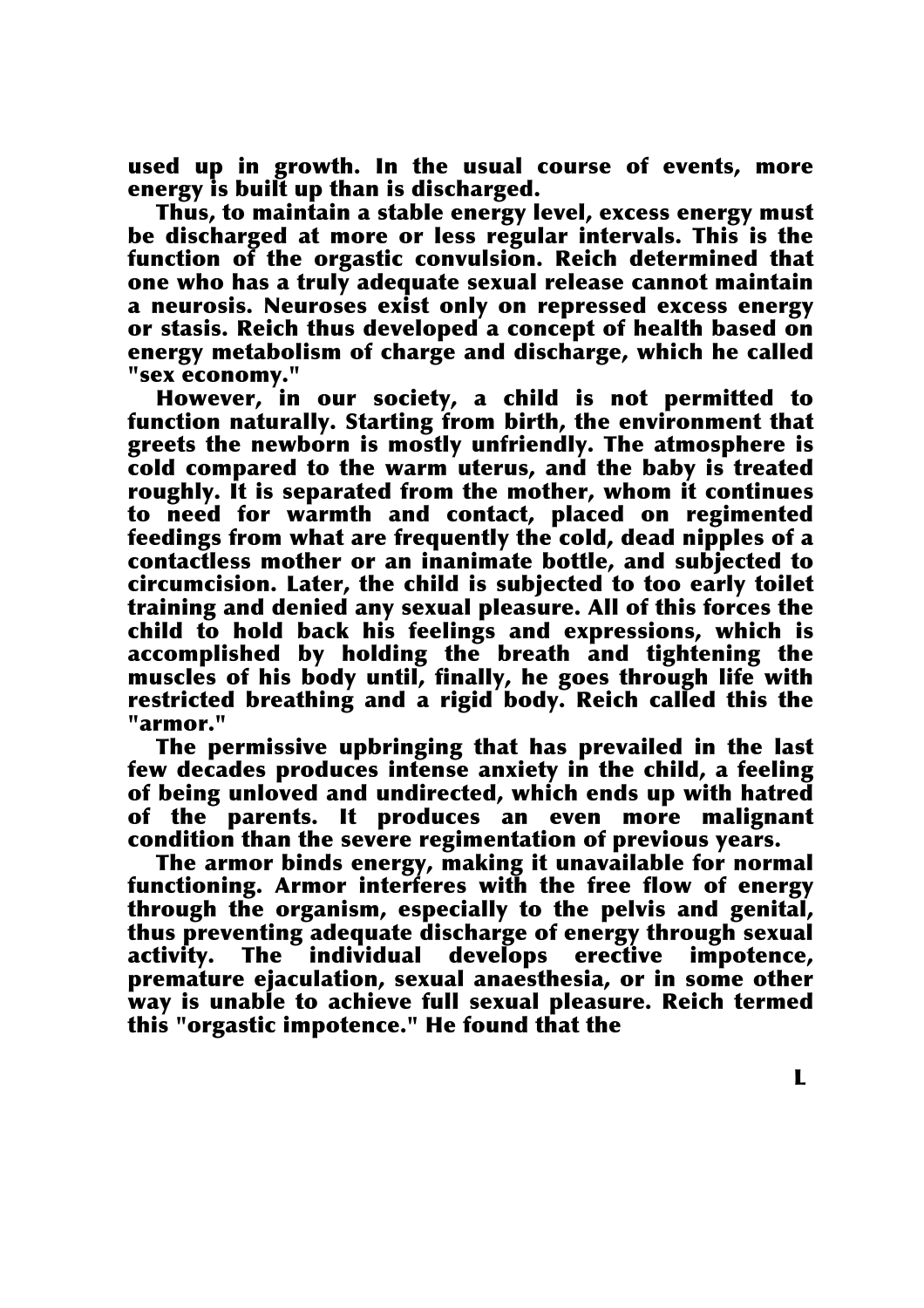majority of individuals, both male and female, suffer from this condition, that their undischarged energy continues to build up, produces stasis, and eventually overflows in the form of neurotic symptoms.

The goal of therapy is to overcome this stasis by freeing the holding (the armor) in the body and reestablishing the free flow of energy. This allows the patient to regain or achieve orgastic potency and, with it, adequate functioning and independence in all areas of life. This is simple in principle, but, in practice, it may be extremely difficult and complex even at times impossible.

There are three avenues of approach, the priority of each depending on the individual case, although all three are necessary tools in every case. They are:

1. Breathing, which builds up energy and exerts an inner push on the blocks. It may overcome lesser holding and helps to reveal and overcome more severe blocking. The patient is asked to breathe fully, without forcing it, and allow himself to develop a rhythm, which soon becomes easier and freer. Fuller respiration is established. The patient should be allowed to breathe for some time before using any attack on the armor. Breathing may in itself produce considerable emotional release, especially of anger or crying. Usually, sensations are produced (orgastic streaming) that travel down the body until they reach a block. The block can then be seen and removed. Reich said these sensations are even more important to produce than emotional release. Where currents are not produced, but fear and hatred are shown, one may get a paranoid or schizophrenic breakdown when the currents do finally appear. Patients who develop numbness of the arms may go into shock and anorgonia. Marked defensive movements such as opisthotonus and marked depersonalization symptoms may indicate that one is dealing with an underlying catatonia. When the plasmatic currents concentrate in the genital, they may precipitate a catatonic attack in such patients. One should permit the patient to retain the defensive movements until he realizes that he uses them as a defense. They can be stopped. Later, the same defenses can be used to hide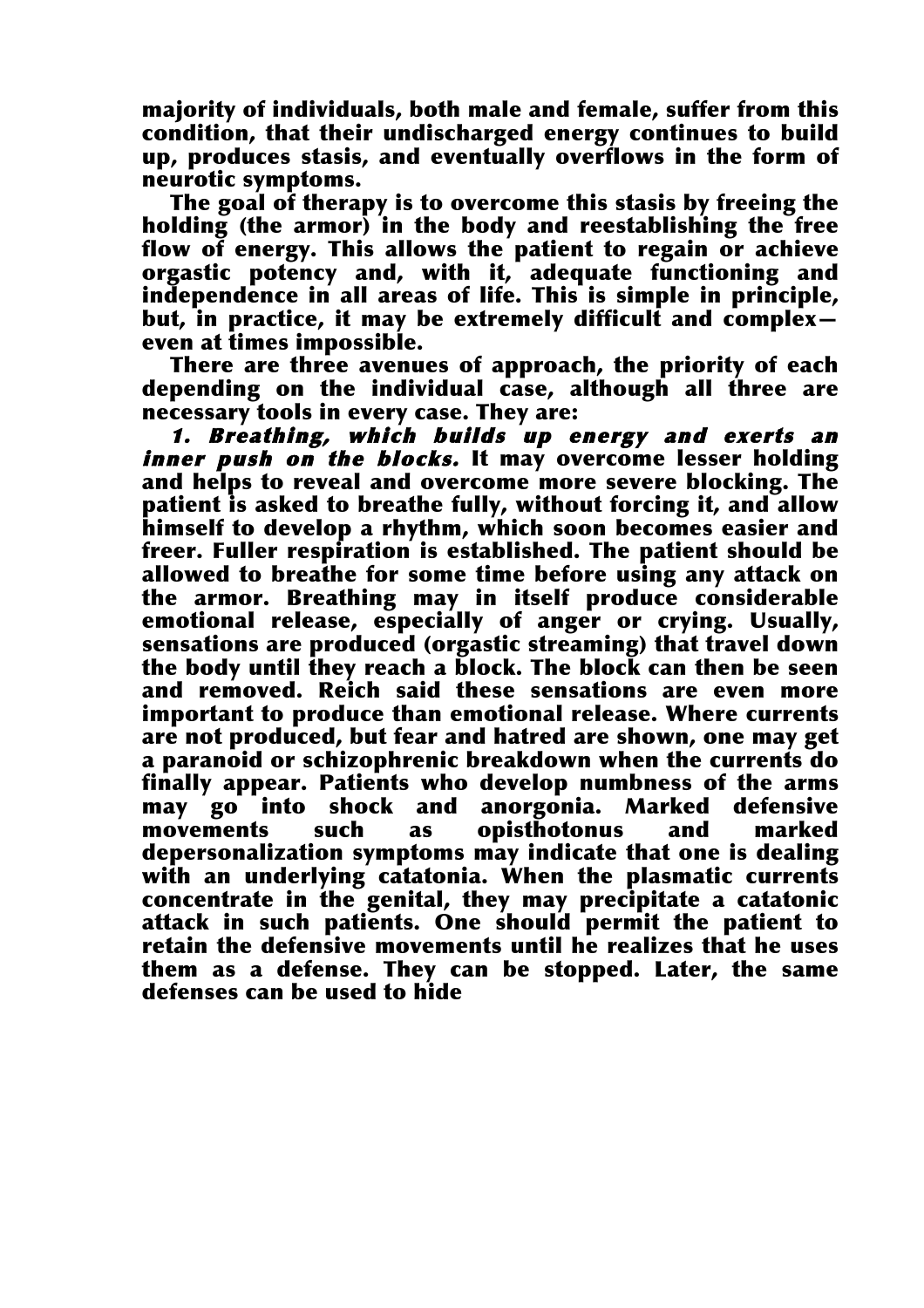conflicts other than the original one. However, restless patients should be told to stop their movements because they are holding back emotions or plasmatic currents. Defensive movements against the orgasm reflex are usually side-to-side movements.

In dealing with asthma, the patient should forcibly exhale and then quickly inhale to break through being stuck in the vagotonic phase. Sighing out loud while saying "aah" helps to open the throat and produces vibrations in the chest, which tends to break down the holding in the chest. If the jaw is tight, the sound will be "haah" instead of "aah." Only the latter opens the throat. If the patient does not or cannot breathe well, sometimes counting out loud may improve the breathing. One patient who never could breathe adequately got sensations in the legs for the first time when counting. She then said they were uncomfortable, which showed that she did not breathe fully in order to hold down sensation. In all cases where breathing is inadequate, the spinal muscles must be checked. They may be tight and not allow the chest to move. Kicking may improve breathing and get energy moving, as will also exciting the patient by emotional display. The epigastrium may be tight and that, too, will interfere with breathing. Place the hand on the epigastrium and gently but firmly press down. When gurgling is heard, relaxation has occurred. Sometimes, patients do not breathe because something that concerns them is on their mind.

In most cases, breathing will soon produce tingling of the fingers and lips. If breathing continues, the sensation increases to strong and sometimes painful currents, resembling sensations from an electric current. The fingers stiffen, begin to flex, and become immobile. They may continue until the whole arm is involved and eventually the chest and face. At this point, the patient can stop his breathing only with difficulty, and the situation becomes dangerous to life. The contraction must be overcome by stopping the deep breathing and manually mobilizing the fingers and arms. The contraction is a defense against a movement of energy that is beyond the patient's tolerance. Later in therapy, patients may breathe as much as they like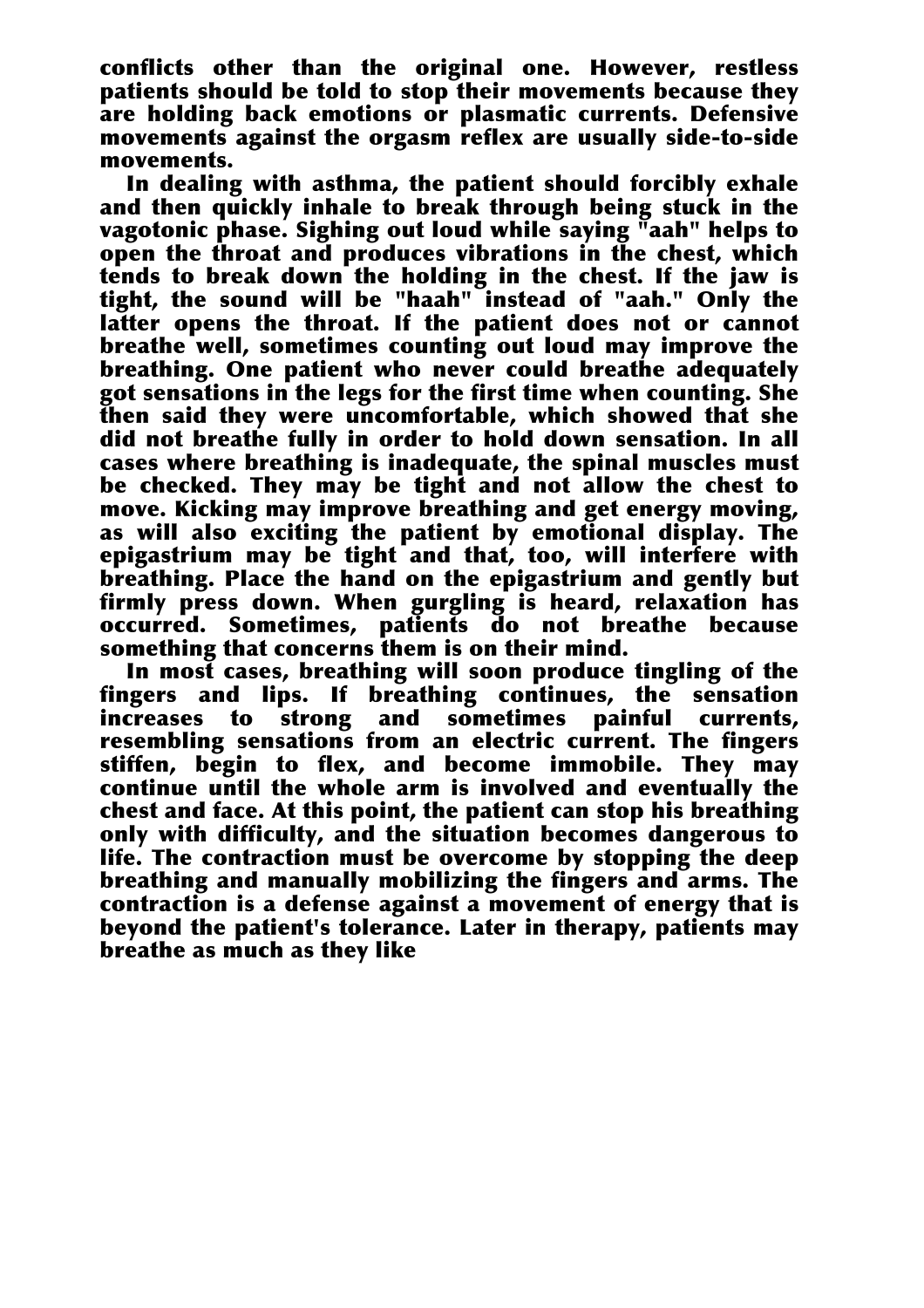with no contractions. The contractions may reappear, however, after each breakthrough to a new level.

With breathing, trembling frequently occurs. It may start in the thighs and extend to the whole body. The armor is being dissolved as the energy is discharged in the trembling. It is a curative process and greatly to be desired. It should be allowed to continue and stopped only when the patient becomes tired. It usually stops spontaneously. Trembling occurs only in the presence of armoring. It does not occur in the healthy individual.

2. Directly attacking the spastic muscles to free the contraction. The contraction of the skeletal muscles can be worked on directly, the muscles of the organs and tissues only indirectly. To mobilize the skeletal muscles, one must first increase the contraction to a point that cannot be maintained. This is done by direct pressure on the muscle with the thumb or by otherwise irritating it. Best results are obtained by pressure near the insertion of the muscle, which is the most sensitive area. Of course, the muscle will only contract again unless the emotion (or idea) that is being held back is released and expressed. For this reason, groups of muscles that form a functional unit in holding back emotions are worked on together. Even this is not enough unless the accompanying anchored history is also released, e.g., drawing away from a forced enema or ducking an expected blow from behind. Where muscles cannot be reached by the hands, other methods must be used, such as gagging to open the throat muscles or mobilizing the eyes and the whole eye segment in order to release contraction in the brain. The latter can be accomplished by having the patient follow a moving finger or penlight with his eyes, while constantly being kept in contact with what he is doing. In gagging, the patient puts his finger down his throat, while continuing to breathe, until the gag reflex is elicited. During breathing, if the patient feels he is choking, have him gag himself.

The therapist feels the patient's armoring as foreign and removes it to get in contact with the patient. One makes a consistently direct attack on the armor only in: 1) hypertensives (the heavily armored),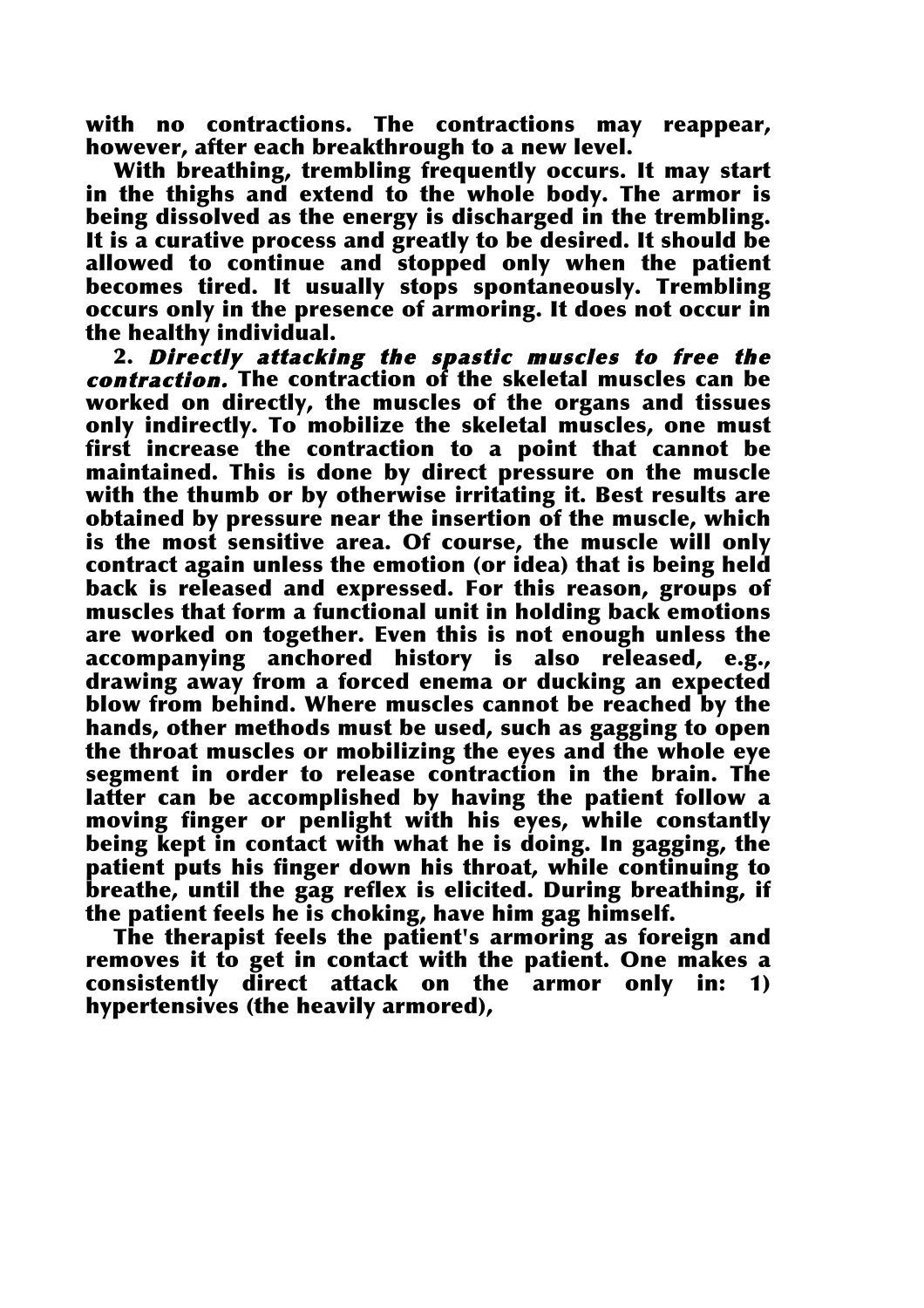who are like logs; 2) those who are flaccid and lie quietly. One has to force things out of the latter. Their hypomotility is used as a defense. The chest must be pushed down and the patient asked to pump air in and out.

3. Maintaining the cooperation of the patient. This is accomplished by bringing his resistances to therapy and the therapist into the open and overcoming them. This is extremely important because the patient will in every way endeavor to maintain his immobility, trying desperately not to reveal himself. Behind this is an intense fear of expansion and movement. The patient always begins therapy with distrust and suspicion. This resistance is emotional and cannot remain hidden indefinitely. It must be recognized and brought to the surface. Every defense begins with a negative transference. The patient must discuss this freely.  $\tilde{A}$  lack of negative transference is due to its being blocked by the therapist's being consistently friendly or otherwise preventing the patient from expressing hostile feelings toward him. The patient may assume an attitude to hide a more important one; for example, he may be laudatory when he wants to criticize. Each time a new resistance is attacked, it reactivates an old one. The therapist focuses his attention on the behavior of the patient and asks himself, "Why does he do it?" One must point out the patient's attitudes to him repeatedly or mimic his behavior. It is necessary to be consistent. The armor protects against stimuli from without and from within. Therapy upsets this equilibrium, which is what the patient resists. He will become talkative, anxious, aggressive, spiteful, affect lame, and so forth. This must be properly pointed out and corrected. The resistance is always attacked from the ego side. The patient understands it better and thus the negative transference is dissolved. We are not concerned with what he wards off but that he does ward off and how. Lastly, what he wards off comes out. Remember, patients who intimidate you and make you reluctant to question them fully or say what you think are using their ability to intimidate as a defense. It must be brought out into the open.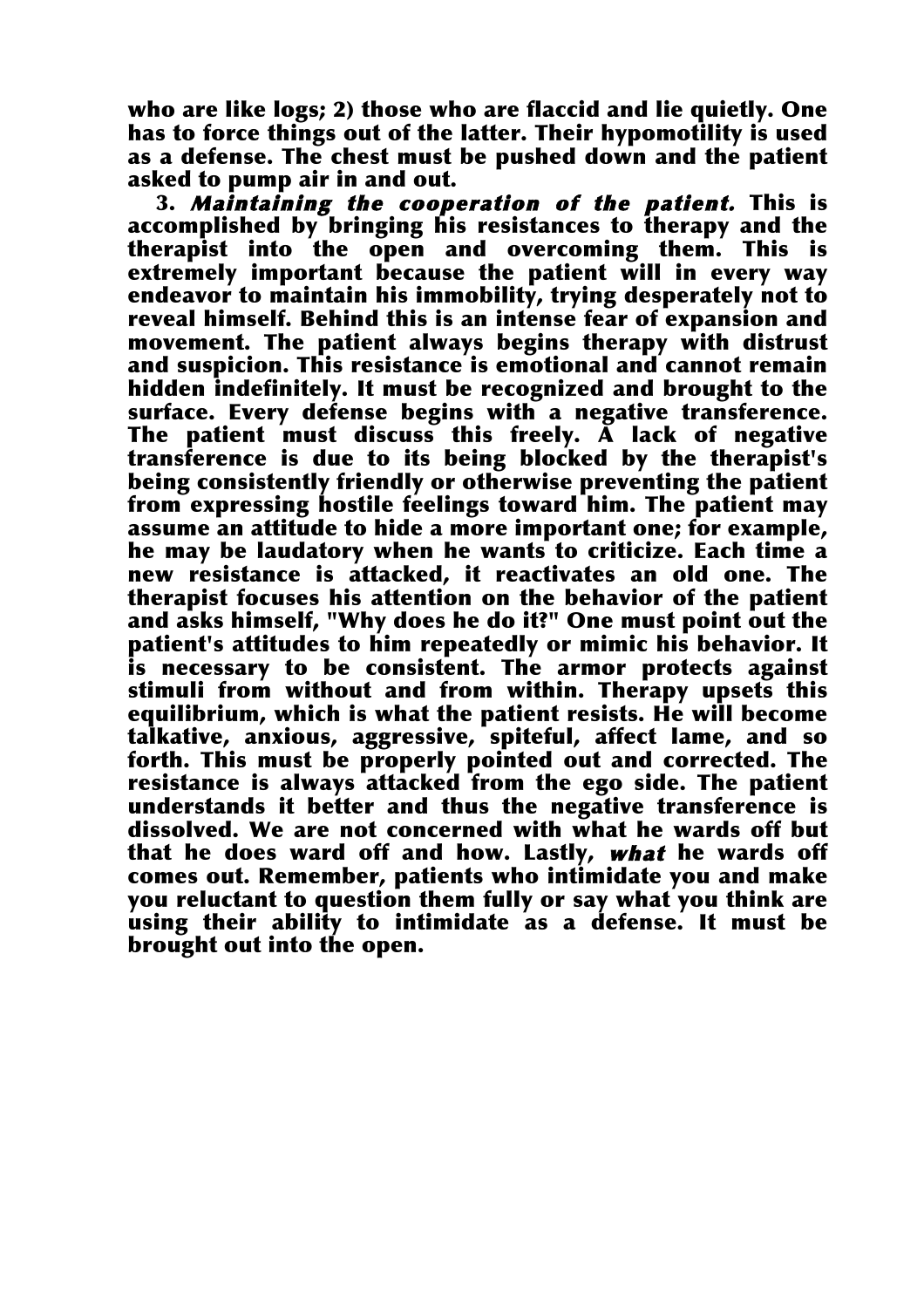No patient is capable of a positive transference at first. A seemingly positive transference is either a compensation for transferred hatred, guilt covering up underlying hatred, or narcissistic expectations of receiving love from the therapist. If this is not recognized, one will eventually run into an extremely difficult or impossible resistance. A real, positive transference is always genital and is met only when one reaches the pelvis. It is dealt with during the end phase of therapy.

It is always important to start right and to be consistent. A general rule is that, if you do not know what to do, do nothing until the situation becomes clear. Don't be afraid to say, "I don't know." Also, let the patient know that you don't expect him to accept anything you say unless he feels it is right.

It is also important to always know where you are in therapy, that is, where the energy is. During the first ten minutes of each session, repeat quickly what you did the previous session. When you are stuck and nothing happens, orient yourself as to what is going on in the patient and let him breathe for a time. If you are still unclear, work on the legs. This frequently starts energy moving and makes the situation clear.

The best and most lasting results have occurred from something I have said rather than somatic work on the armor. I once saw Reich get a patient to give in completely by simply saying, "Now just let go." Learn to trust your feelings as to what to do or say. They are usually right.

When the patient is lying on the couch, the place where he puts his hand on his body is the vulnerable spot; he is trying to protect it.

The patient is advised to make no crucial decisions during therapy such as marriage, divorce, etc., unless it is imperative. If a married patient enters into an affair, he should not tell his mate unless he plans to terminate the marriage. Telling only hurts and never helps. Those who say they wish to be truthful only want revenge.

 $\overline{A}$  chaotic<sup>1</sup> situation can be produced by:

1. Too early an interpretation.

chaotic situation occurs when material from all levels comes up at the same time or when all the therapist can elicit from the patient is spasms.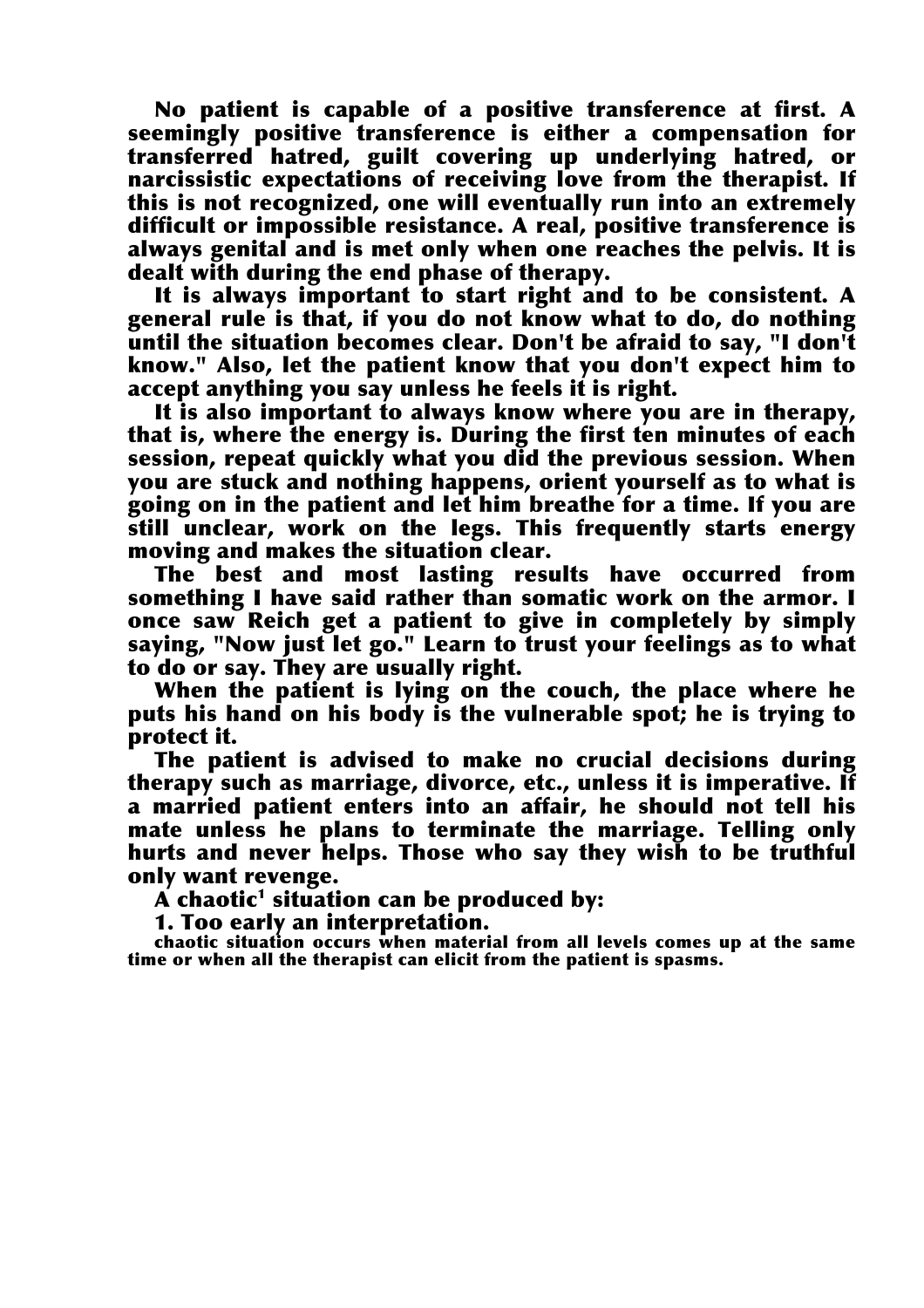2. Interpretation in the sequence presented by the patient.

3. Interpreting without first eliminating the resistance.

4. Inconsistent and unsystematic interpretation of resistance. No interpretation should be made in the presence of resistance. Latent resistance is shown by extreme compliance, stereotyped politeness, affect lameness, or a lack of genuineness, e.g., the inward smile.

Dissolving the armor renders the patient helpless. His potency breaks down from castration anxiety, and he feels his whole character as sick, not just his symptoms. If potency does not break down, therapy has not touched him. One forbids sex only in compulsive sexuality. Sex aids in draining off stasis. Pregenital sexual fantasies during coitus or masturbation should be discouraged. $2$ 

Always attack the "I can't" rather than "I won't." If this is successful, the "I won't" disappears. In expressing an emotion, the patient does not talk but is allowed to fully experience the emotional outlet. Afterwards, the patient is asked what thoughts or pictures he had. If there are none, ask him if his behavior did not correspond to or remind him of some childhood situation. Sometimes, a pat on the head will facilitate recollections. Where a patient presents a ducking attitude, remember that verbal attacks in childhood are even worse than physical attacks. One can recover from the latter.

When the energy is freed from its anchoring in sadistic, narcissistic, and pregenital fixations, acute anxiety is liberated as energy flows to the genital, reactivating infantile anxiety hysteria with a return of symptoms.

Signs of success in therapy are that the patient can masturbate and fantasy incest without guilt, and that he can experience genital sensations during therapy, which means castration anxiety has been overcome.

Obstacles to success are age, rigidity, and environment. The last factor may present real circumstances over which the therapist has no control. For example, a woman who has several children may be

% a patient practices sexual perversion, this, too, should be stopped; regular sexual activity is desirable and permissible.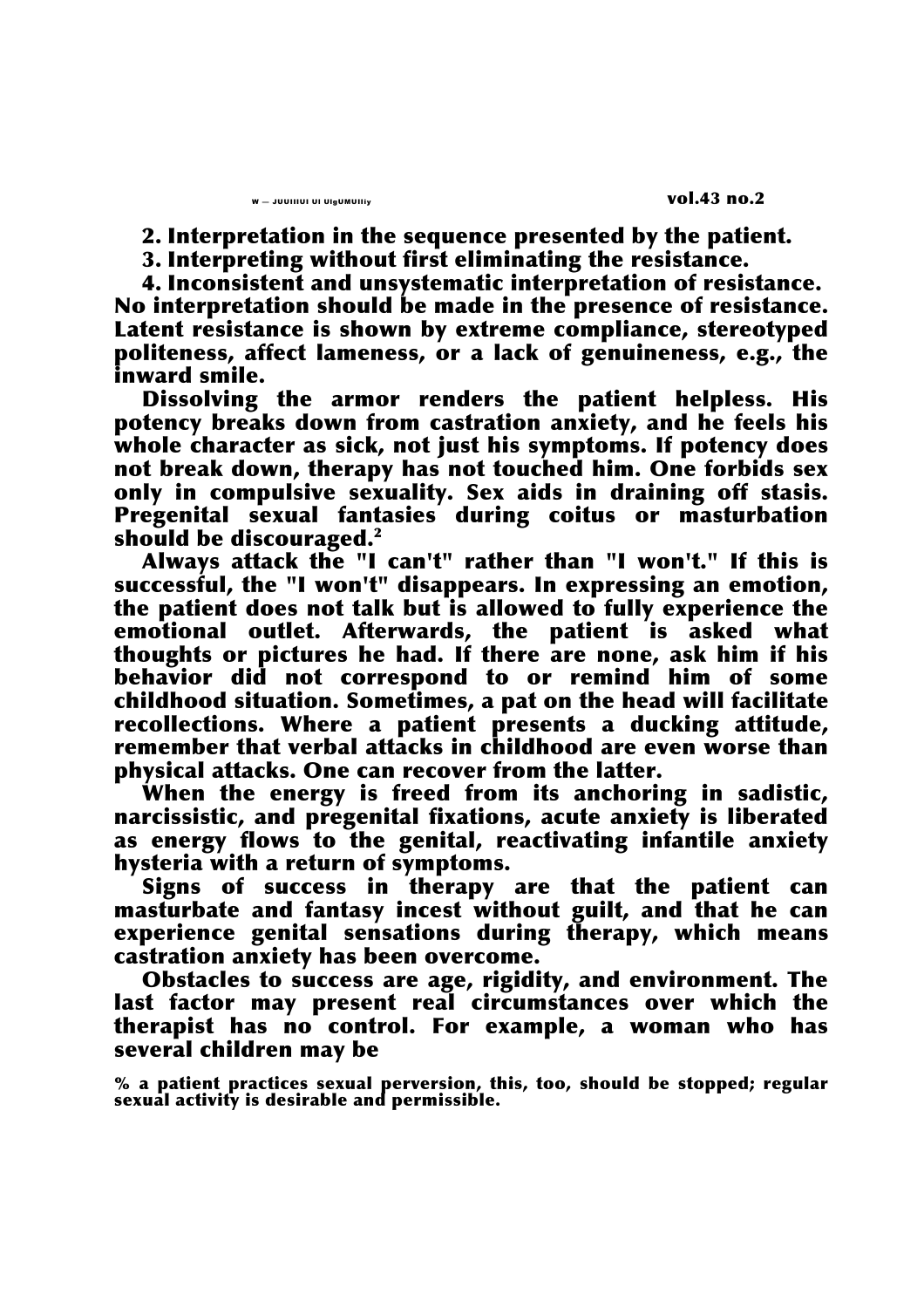married to an impotent man whom she cannot leave for security reasons.

Dangers one may meet are: acute anxiety, depression, and treating new types with which one has had no experience.

Lastly, the genuine, positive transference dissolves as the patient transfers the feelings to an appropriate love object. Difficulties here are: 1) unresolved guilt, with sadistic impulses; 2) a secret hope to attain the therapist; 3) the therapist becomes a protecting mother; 4) a fear of sex and society.

When the patient begins to feel his own restrictions and gains sufficient contact with his organism so he knows he is holding back and wants to free himself, he can be very helpful in therapy. His lack of contact is one of the most difficult problems to overcome. It must be pointed out to him by describing his behavior and the difference between the ideal he sets for himself and the emptiness in which he lives. Dulling and withdrawal in the eyes must be overcome. An inability to make decisions may be an indication that he is afraid to make contact. He cannot commit himself and holds himself above the crowd. When he complains, "Nothing touches me," he is contactless.

Worrying if someone is in the waiting room comes from the patient's not having been allowed to express himself as a child. His rights were not respected. If he cannot express his feelings, have him fantasize the feelings. Later, he may be able to express them.

Patients who are very castrating use this attitude as a defense against feeling. They cannot tolerate sensations. The nearer they come to health, the more intense is their tendency to castrate. Spite also is a defense against intolerable sensations that cause anxiety. We do not allow patients to wallow in their spite; one cannot use his neurosis as an excuse to be nasty. Nor do we allow patients who have been referred by another orgonomist to vent their hate on him. They will give the excuse that you want them to express their feelings. Your answer is yes, but not at the expense of one who doesn't deserve it. Tell them to take it out on the couch. They are, however, allowed to express honest problems they had with a previous therapist. Patients must learn to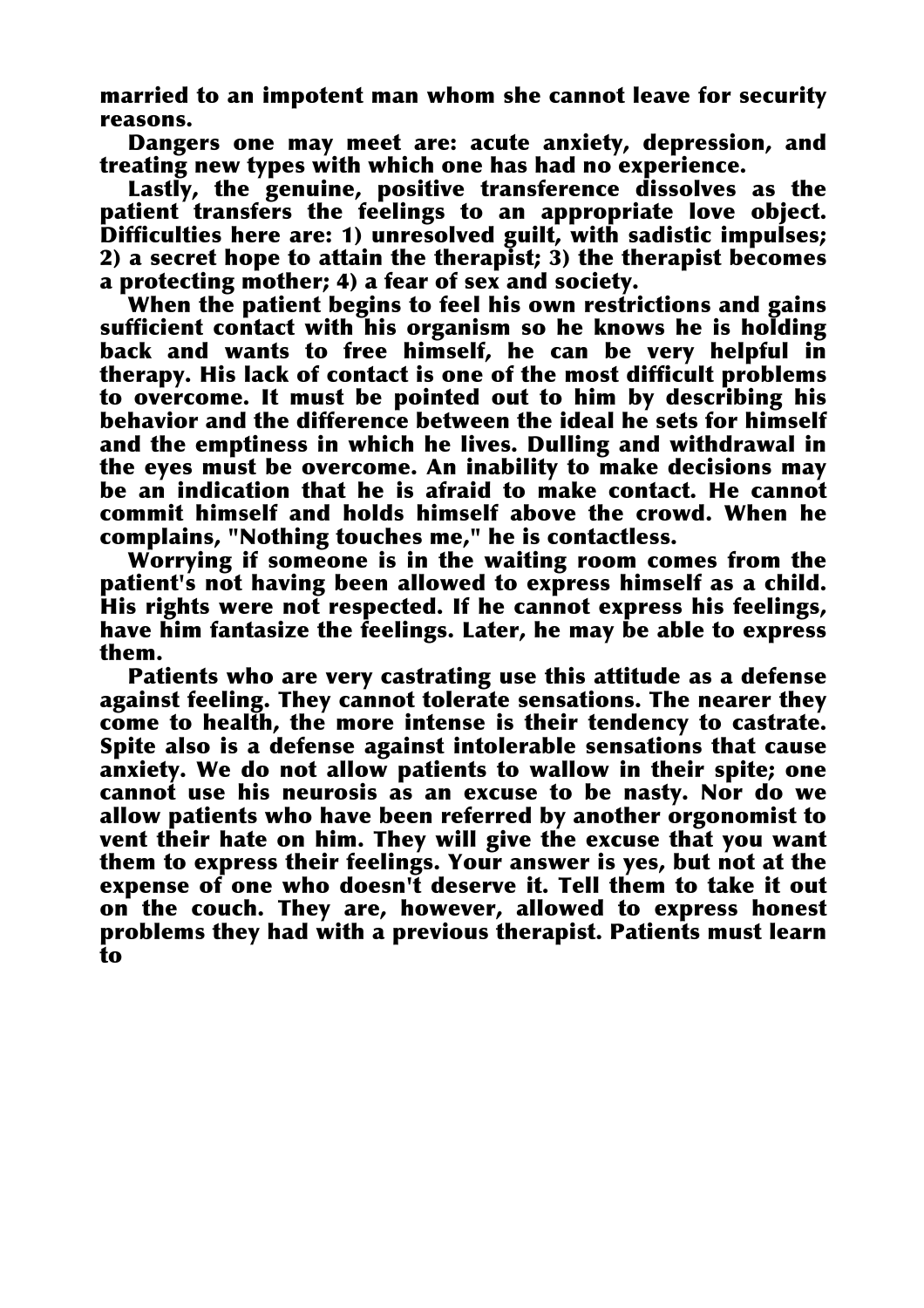behave rationally and decently. Also, they should not gossip about therapy.

Anxiety is the basis for all repression and is behind all contractions. The patient is always trying to control anxiety, and cure is effected by forcing the patient to face his anxiety and express his forbidden feelings. The most important emotion to elicit is rage, and, until this is released, he cannot experience the softer feelings of love and longing. It must be released from every segment.

Through reactions of the body during the process of dissolving the armor, Reich discovered that the body was functionally divided into seven muscular segments, each of which reacts as a unit and is to a certain degree independent of the other segments. The seven segments are the ocular, oral, cervical, thoracic, diaphragmatic, abdominal, and pelvic. They are usually freed in that order, except that the chest is most often mobilized first so fuller breathing can be used to build up energy in the organism and provide additional inner push to help in both revealing and removing other blocks. This does not apply to persons with a high energy. In the high energy types, one must open up a place to drain off the energy to be released from the chest. Usually the legs can be opened up before the chest for this purpose. This does not affect the pelvis, even though the legs are part of the pelvic segment. The energy bypasses the pelvis. (One must not confuse drive with high energy.)

Any one segment may fail to respond completely until further segments are freed. With each release of a segment, armoring in earlier segments may recur and require further attention because the organism is not used to movement and tries to return to its former immobility. It must gradually become accustomed to free mobility. One may have to repeatedly return to earlier segments and free them. A symptom does not clear up until all factors in its origin are dealt with.

One works from the head down, removing the layers of armoring from the superficial to the deep. There are three basic layers in every armored individual:

L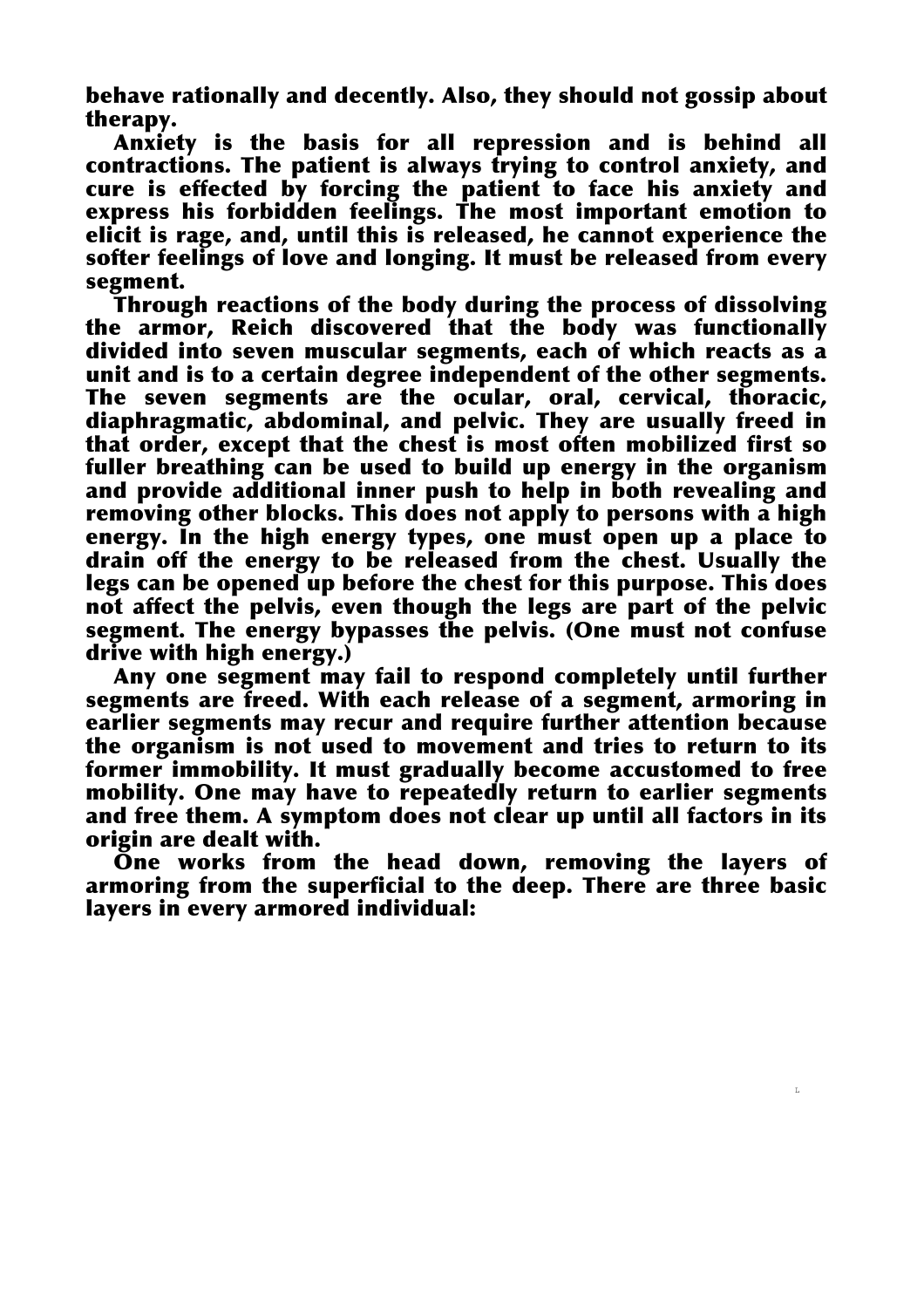- 1. The social fagade, that part which is presented to the world.
- 2. The secondary or great middle layer where all of the repressions have built up, resulting in destructive forces such as rage, hate, and spite. Here there are usually many subsidiary layers. This is the Freudian unconscious.
- 3. The healthy core, which expresses itself when all blocking has been removed.

As the organism develops from infancy, it is subjected to repeated restrictions of its natural and even its secondary functioning. Each prohibition becomes part of the character through fear of punishment or rejection and is retained in the armor. There is an increase in inner tension, which produces a harshness that expresses itself as hate. This must again be repressed, so only modified expressions such as contempt or disgust are allowed to come out.

The social fagade takes its structure from the great middle layer which is usually very complex, many sublayers being piled one on top of another until a social adjustment has been reached. The social adjustment presents as the social facade. It may be comparatively stable or unstable depending on the effectiveness of the defenses in the middle layer and the degree of satisfaction the organism can still attain. The social fagade contains one—or possibly more—basic character trait that causes the patient to react the same way to each problem he meets. It becomes the main character defense. Reich called it the red thread. It must be recognized and understood to properly evaluate the patient. The basic character trait is never dissolved but remains always an integral part of the personality, although it may be modified. It may be socially acceptable, such as shyness, timidity, modesty, or reserve, or socially unacceptable, such as dishonesty, cunning, or cheating.

The three layers are dealt with in each segment as it is mobilized until the final core of unitary vegetative functioning is reached. The depth of the layer on which one is working is recognized by the extent to which the organism is involved in the process and the ability of the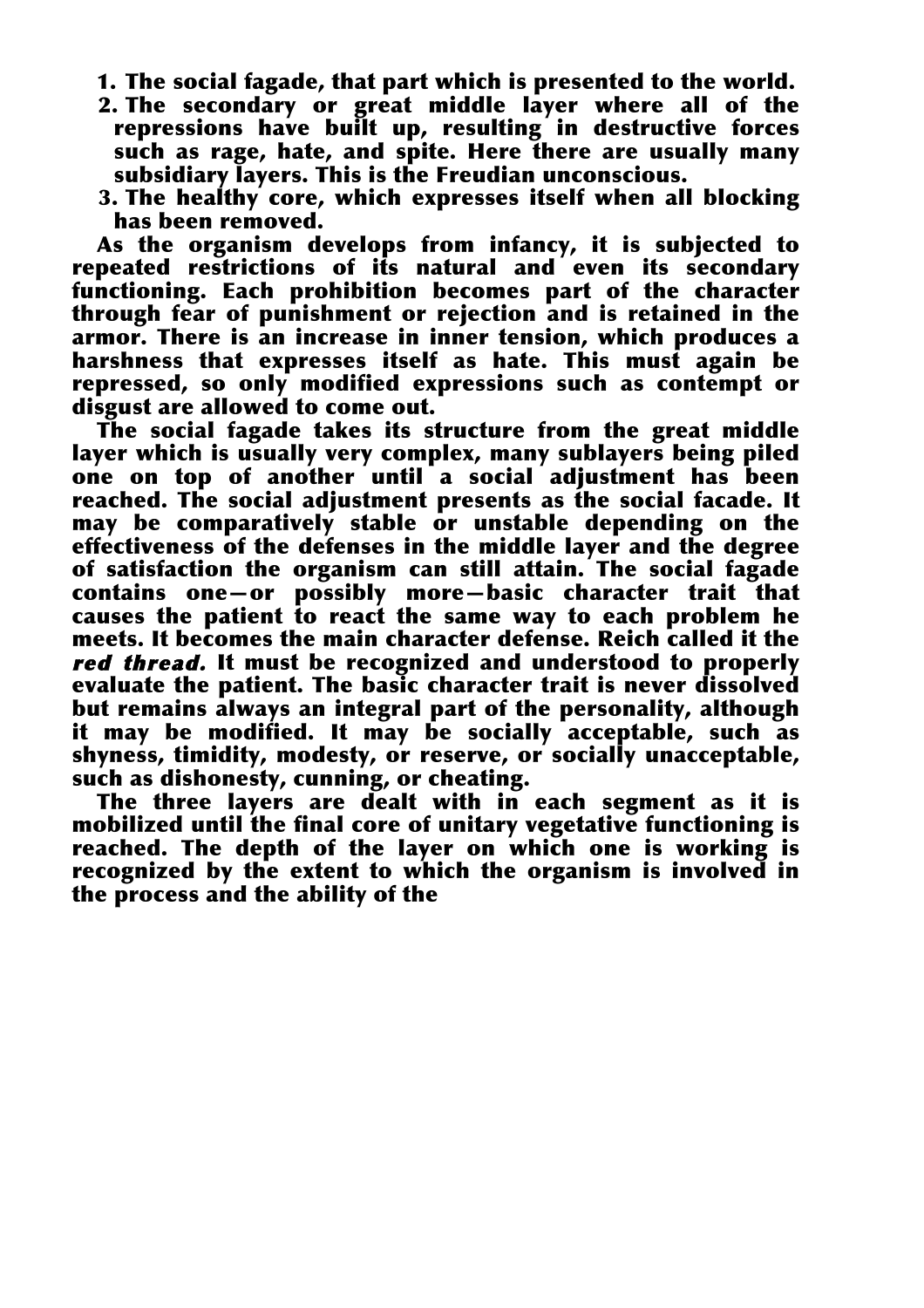patient to function. If the first four segments are free, one is always working at a deep layer.

With these general considerations, we will now turn to the practical application of this technique.

Prior to any therapy, it is essential to obtain both an adequate history and a physical examination. The history should contain only relevant facts and be short enough to be readily usable and\* still contain enough information to give an adequate picture of the patient in both his past and present functioning. The history itself is meaningless. What is important is the patient's reaction to the events that are anchored physiologically in the character structure. These are the things that therapy stirs up. It is important to estimate the stuff the patient is made of. Has he accomplished a great deal against all odds, or has he succumbed to the least frustration? Has he been able to socialize, or has he avoided contact with people? Has he made a good adjustment to the opposite sex or failed in this? When was his first sexual experience and how many partners has he had? What sexual difficulties has he had, and what fantasies does he have? Does he masturbate? When did he start? How does he masturbate and with what fantasies? Is it done out of anxiety or for pleasure? Have there been any homosexual experiences or desires? Homosexual experiences before the age of sixteen are of little significance. Remember that a patient will not tell the whole truth until the end of therapy. One of my married patients early in therapy admitted to one extramarital affair. Later in therapy, he told me he had really had two affairs. When we came to the end phase, he confessed that he had felt guilty over his affairs and could not tell me the whole truth, but he'd really had numerous affairs.

Is the patient willing to make a real effort to get better, or does he want it made easy? I once had a call from a woman in New York City who wanted therapy. She lived four blocks from my office. I could not see her, so I referred her to a medical orgonomist whose office was sixty blocks downtown. She said that was much too far to go. I exploded and told her of my patients' commuting from Boston,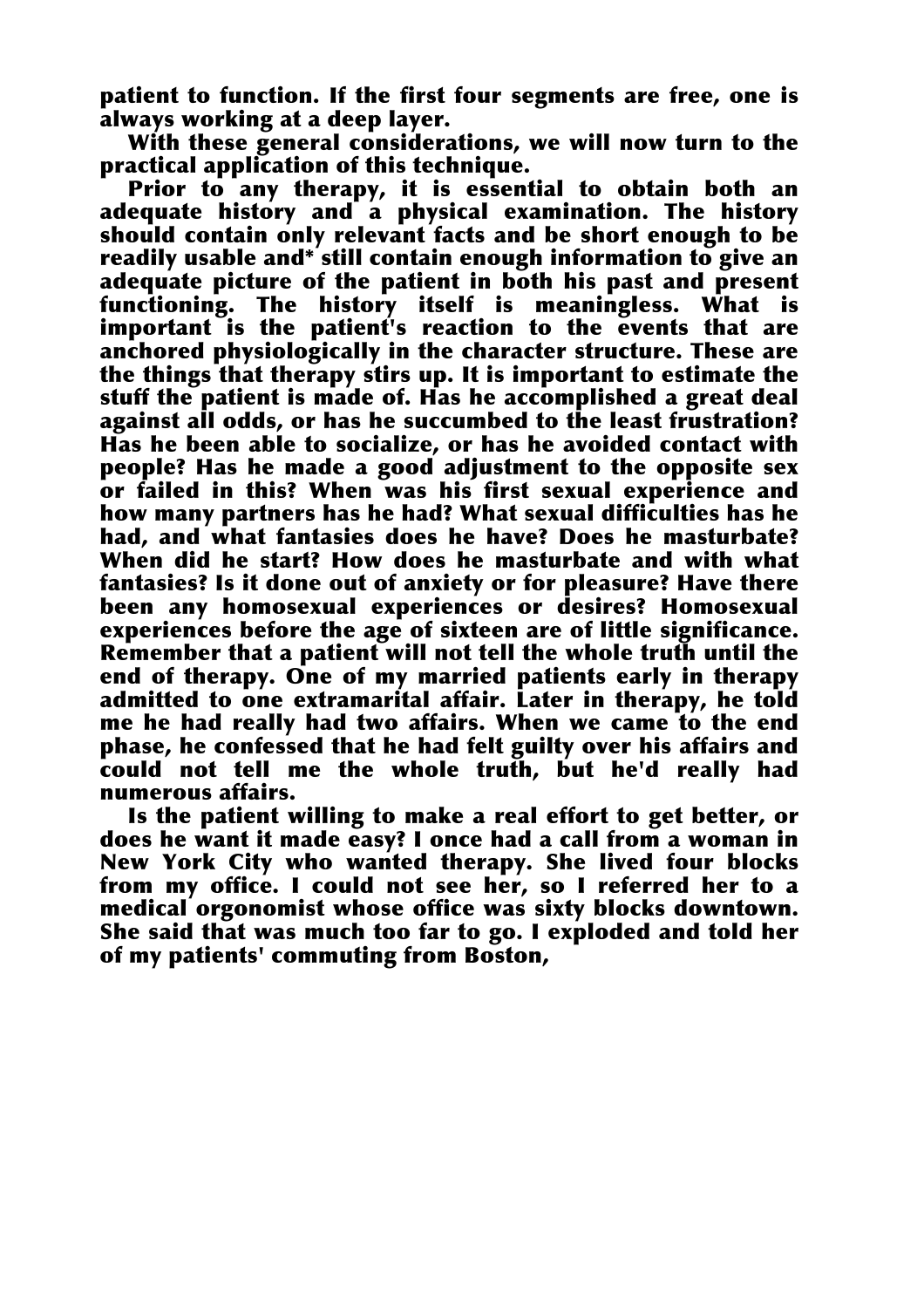Buffalo, Washington, Richmond, Roanoke, Cleveland, Minneapolis, and even one from Los Angeles. In addition, some had moved to New York from Florida, South Carolina, Texas, California, and Utah in order to have therapy. I suggested she abandon the idea of therapy. No therapist was going to carry his couch over to her place and give her therapy.

The physical examination is important and should be done on every patient either by the examiner, if he wishes, or by the patient's own family doctor. When patients call me for an appointment, I ask them briefly about physical illnesses. Many times, they have an illness or condition that should be attended to even before I see them. It is amazing how physical conditions are neglected. Any physical disease is a complication to therapy and should be corrected if possible. The somatic biopathies, that is, those physical illnesses due primarily to emotional repression, make therapy that much more difficult. They are principally asthma, hay fever, peptic ulcer, spastic colitis, hypertension, and many heart conditions, as well as hemorrhoids, fibroids, ovarian cysts, and even cancer. Also, many skin conditions are biopathic, which usually means that the skin is not capable of holding an adequate energy charge; this may cause a great deal of trouble during the course of therapy. I have found these patients extremely difficult in most cases. The breasts should be checked routinely for growths. The somatic biopathies should be treated also by a suitable specialist, although the patient may protest vigorously and expect orgone therapy alone to handle the condition.

In all cases, watch for physical and emotional emergencies. Have suicidal and impulsive patients promise to call you should they have any suicidal or dangerous impulses. They may call if they only feel panic. Those schizophrenics who may lose contact and become psychotic should be made to promise, in therapy, to stop any action when you ask them to. Therapy is flexible. One is always concerned with the patient and watches his needs.

Treatment requires that the patient lie on the couch with only shorts or panties on, so the therapist can adequately observe and treat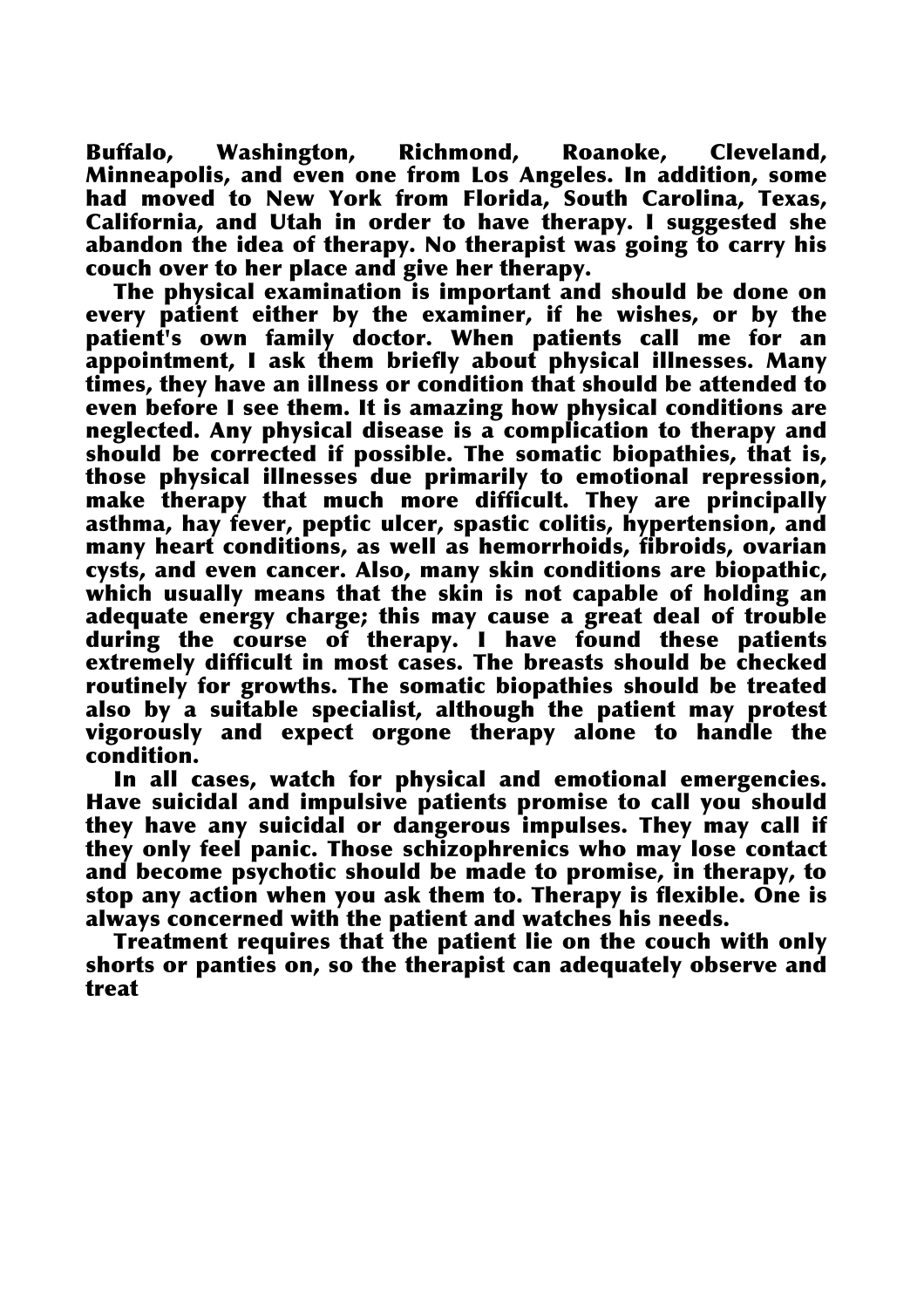the condition the patient has presented to him. The patient must understand this. Hysterics may not be put on the couch for two or three sessions but allowed to sit up fully clothed, and may even wear their clothes on the couch until they are comfortable enough to undress. They are always suspicious of your intentions and do not trust you. Aggressive patients are handled much more easily if they are lying down.

Some patients will require that their ego be built up, especially those who have a lot of anxiety or a low opinion of themselves. This is done by presenting specific facts, not generalities. For example, you may say, 'You have very nice features, but your expression detracts from them. When your expression changes, you will be pleased with your looks." Or, one may point out what they have accomplished, etc. They will always minimize this. Do not argue with them.

The first step in treatment is the selection of patients. Except for young children and infants, accept only those who request therapy themselves. Do not accept any who come because a husband, wife, parent, or friend pushes them to have therapy. It is difficult enough when the patient earnestly desires help-impossible when it is forced on him. Never accept a patient you do not like. Therapy is too difficult to deal objectively with one you do not like, and it is not fair to either you or the patient. Also, it is advisable to take those you understand the best and can work with the most easily. Criminals and drug addicts are usually not good candidates for therapy, certainly not unless they stop their illegal activities, nor are very religious persons, especially Catholics and orthodox Jews, and, of course, neither red nor black fascists.

The second problem is whether the candidate is ready for therapy. This may not be determined immediately but should be watched for very carefully. The situation is suspect if the patient cannot grasp what is required of him and therapy seems alien and not understandable. Those who grasp it immediately and understand what you are trying to do are usually good candidates. If, however, one says, "I don't know what you want, it doesn't make sense," or "It is all silly," you should be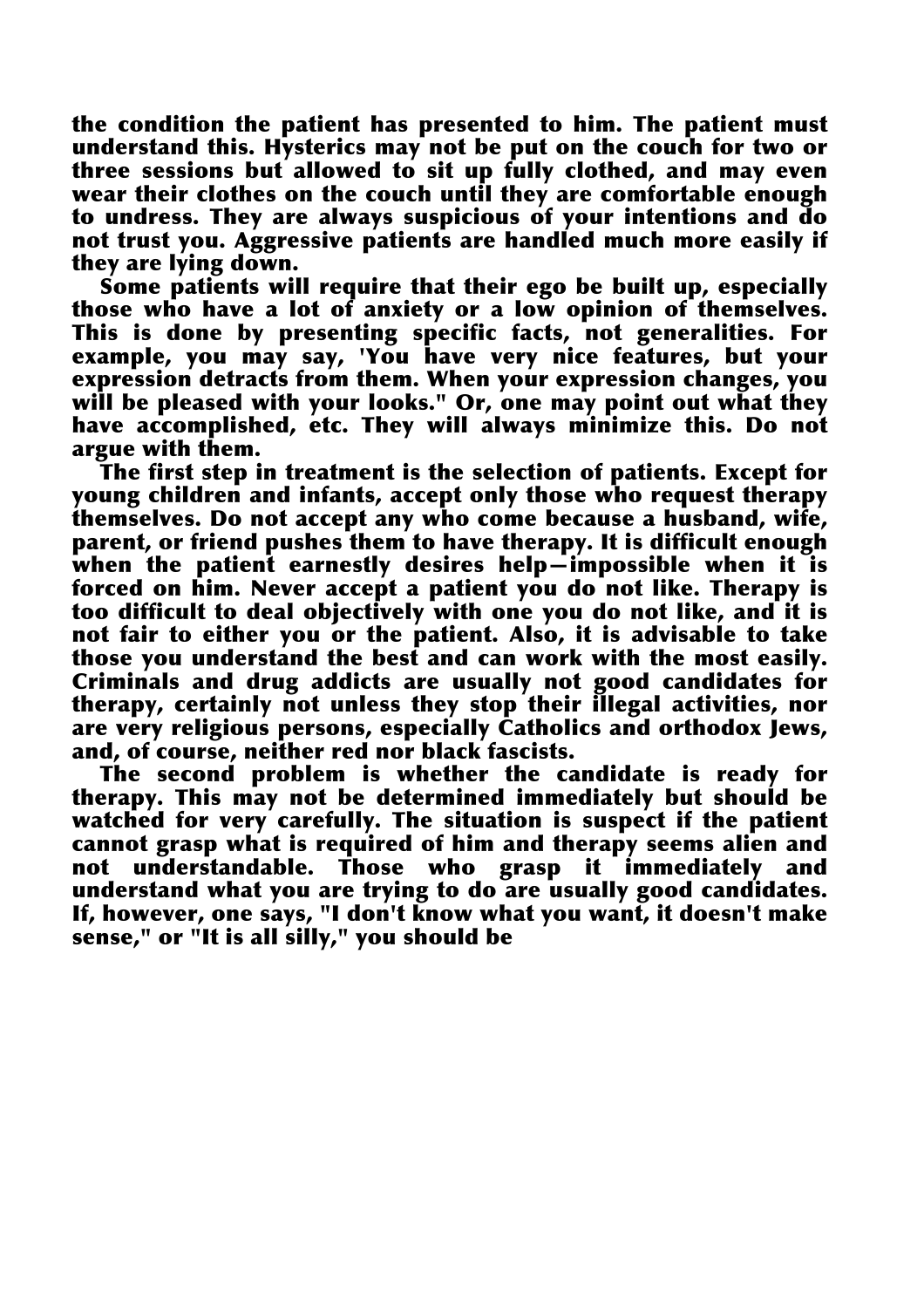skeptical of his readiness. He may have to be told to come back in six months or a year to see if he is ready then. Unusual reactions such as blanking out, irrational reactions, turning blue or gray, shock, or extreme weakness make one wary and call for extreme caution. A tendency to develop serious physical symptoms as therapy continues is reason enough to discontinue treatment.

The third necessary requirement is diagnosis. Without an adequate diagnosis, you are always working in the dark and lagging behind the patient, unable to anticipate his reactions. With an adequate diagnosis, you are generally well aware of what lies ahead and can foresee what reactions to look for. One cannot always, and perhaps should not, make a final diagnosis during the initial visit. It may take several sessions and, with some patients, a diagnosis can only be made after continued therapy. I saw one patient who appeared to be a simple stasis anxiety during the first sessions. When I saw him again the next week, he was psychotic.

With the diagnosis, one determines what Reich called the "red thread." This is the way the patient will always react to any progress. For example, the basic red thread of every hysteric is timidity. One has to treat them as one does a wild animal that one wishes to tame. Being timid, they will always run when threatened, just as does a wild deer. Thus one must always be on the lookout for running away during therapy and even actual flight from therapy. This must always be kept in the foreground and pointed out to the patient whenever it arises. Thoughts and feelings toward the therapist should be discussed freely and frequently. A favorite way of running on the part of the hysteric is by flirting and trying to seduce the therapist away from penetrating her problems. If the therapist falls for this, the patient will bitterly accuse him of taking advantage of her and ruining her therapy. She will deny any part in the seduction. Actually, she is unaware of this trait, which must be pointed out to her repeatedly until she can recognize it in herself.

The phallic is usually aggressive and inclined to take over the therapy if allowed. It may be necessary to tell him not to say anything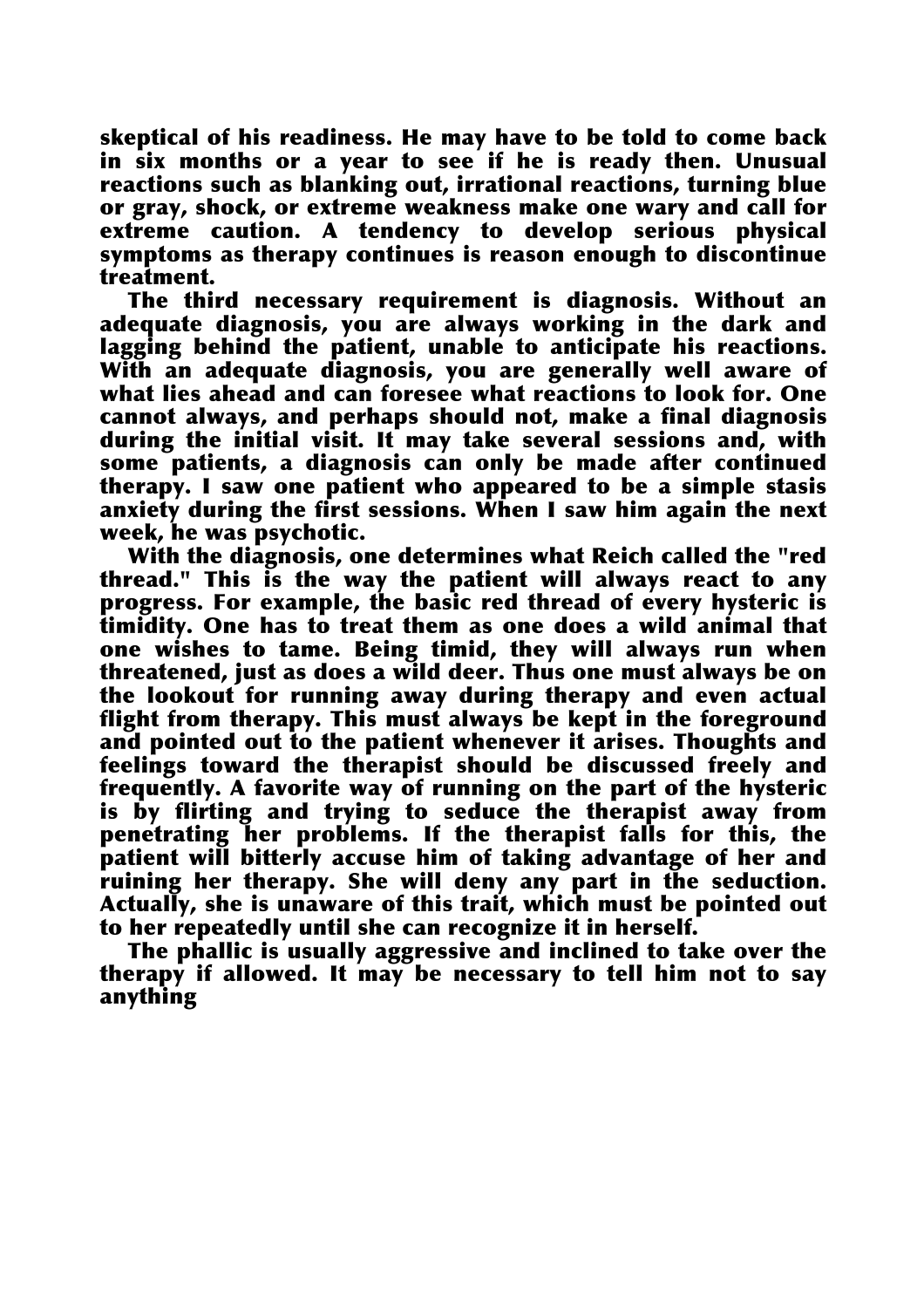and merely breathe and be passive until he develops considerable anxiety. He avoids anxiety through his aggression. This is important to recognize. His red thread must be determined. It may differ in each case. The repressed phallic is very righteous and has to become familiar with this tendency and become more tolerant. He, like the inquisitor, would burn his grandmother at the stake to save her soul. This, of course, is a defense against loss of control and se'xual abandon. The need for revenge against the opposite sex must be exposed in all cases, as also the defense against anal surrender.

Depressives must be mobilized actively to get them moving and reverse the shrinking process. They are encouraged to become aggressive and take chances. In fact, all patients must learn to take chances. If the depressive can express bona fide anger that he can feel, his depression usually lifts.

The diagnosis of chronic depressive is often made incorrectly. It is a very specific and rather uncommon condition. Chronic depressives are always very sensitive, have open eyes, and seem to have a strong, wide energy field in spite of low energy. They never have dreams of flying nor of doing things easily. They almost never dream in color.

The compulsive is cautious, heavily armored, and markedly ambivalent. One concentrates on attacking his doubting, which mobilizes his deeply buried hate—first, the anal hate (by squashing, kicking, and expressing meanness) and then the phallic hate (by piercing and stabbing movements). At the same time, one must repeatedly point out his caution.

The passive feminine is usually sneaky behind his nice, cooperative exterior. Aggression is encouraged to force out his anal sadistic rage. A great deal of character work is necessary to bring out the hate and spite behind the overtly compliant, cooperative attitude.

With masochists, it is necessary to turn the masochism back into the sadism from which it started. The patient will retreat back into masochism repeatedly, particularly when orgastic sensations or movements awaken his anxiety. The intense pelvic spasticity must be overcome.

m juul IIQI UI UIgUIIUIIiy vol.43 no.2